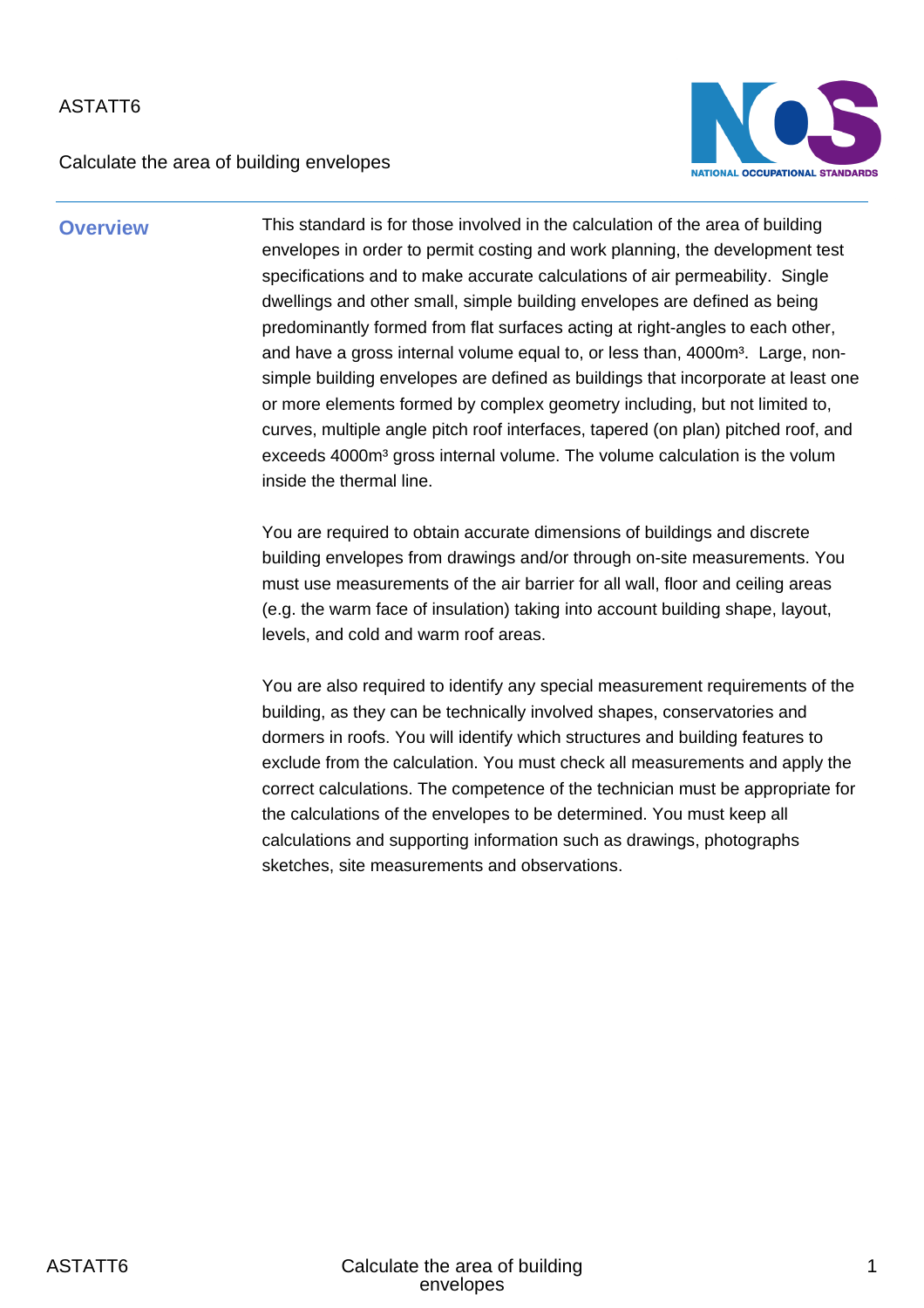Calculate the area of building envelopes



### **Performance criteria**

You must be able to: P1 obtain accurate dimensions of buildings from drawings and any other existing data relevant to the standard(s) being tested to P2 ensure that measurements are based on the correct scale P3 take on-site measurements to confirm or supplement information already available as necessary P4 sketch plans and sections where none have been provided with sufficient dimensions to enable the building envelope to be accurately calculated P5 amend plans and sections provided where they do not correctly represent the built building P6 identify and measure all surfaces that define the air test envelope P7 identify the nature and positioning of insulated areas in order to include or exclude specific areas of the building to be measured including parapets, party walls & walls, conservatories, extensions and cold roof structures

> P8 ensure that reveals and fireplaces are not taken into account when calculating building area

P9 apply checks of measurement such as openings, storey heights and the overall average envelope areas of different types of building envelope P10 input accurate data in correct fields in area calculation software and check accuracy of input values

P11 apply estimate checks to ensure software calculated values are realistic and consistent with other available information and estimates of area P12 check final area values against previously obtained building data as a final check on accuracy

P13 keep calculations and supporting information including drawings, sketches, photographs, site measurements and observations in order to show how area values were obtained

P14 apply appropriate geometry to enable to calculate envelope elements P15 interpret standard conventions used in construction drawings P16 envelope area calculations must be undertaken to reflect testing methodology employed upon the test area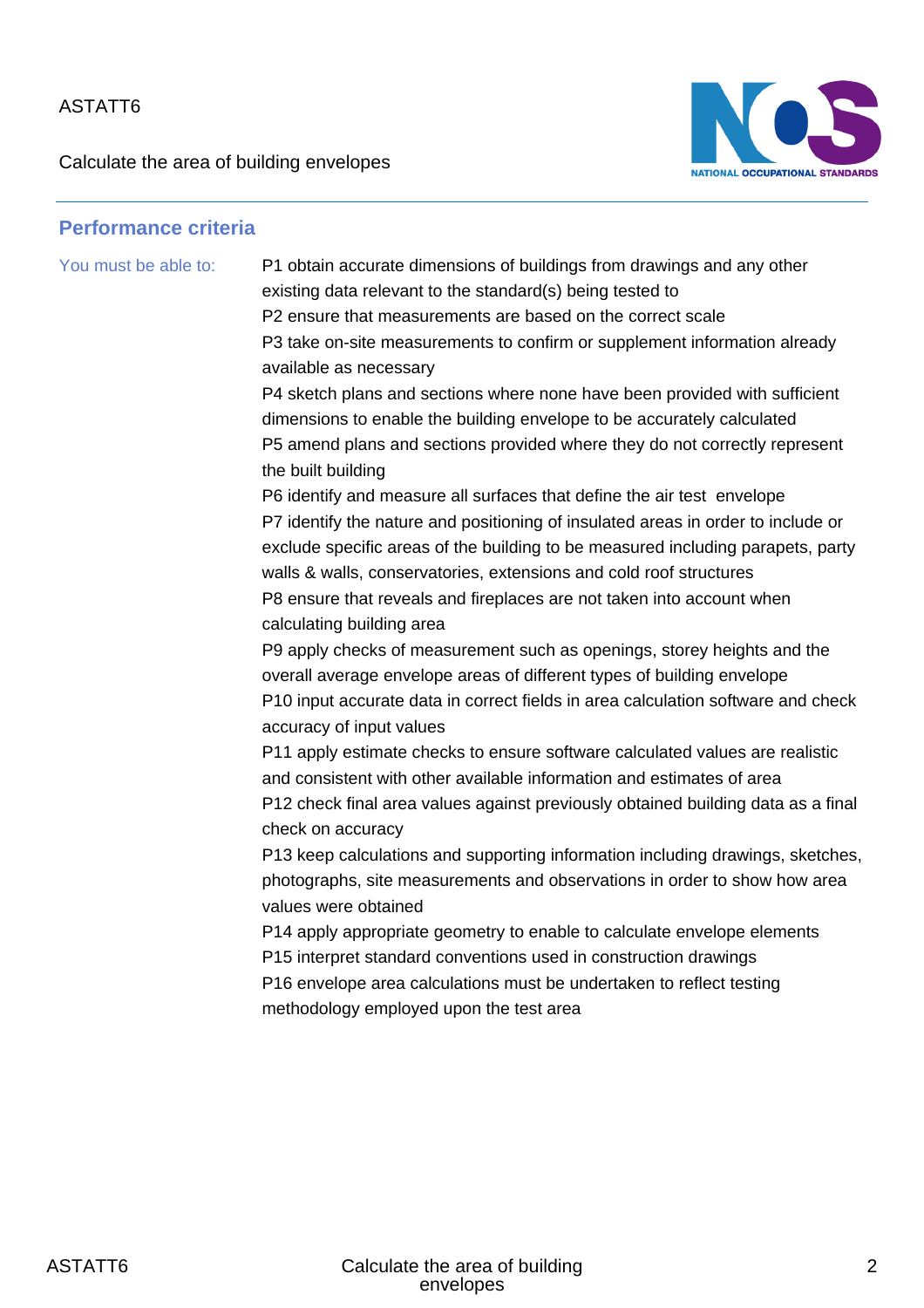Calculate the area of building envelopes



| <b>Knowledge and</b>                                 |                                                                                                                                                                                                                                                                                                                                                                                                                                                                                                                                                                                                                                                                                                                                                                                                                                                                                                                                                                                                                                                                                                                                                                                                                                                                                                                                                                                                                                                                                                                                                                     |
|------------------------------------------------------|---------------------------------------------------------------------------------------------------------------------------------------------------------------------------------------------------------------------------------------------------------------------------------------------------------------------------------------------------------------------------------------------------------------------------------------------------------------------------------------------------------------------------------------------------------------------------------------------------------------------------------------------------------------------------------------------------------------------------------------------------------------------------------------------------------------------------------------------------------------------------------------------------------------------------------------------------------------------------------------------------------------------------------------------------------------------------------------------------------------------------------------------------------------------------------------------------------------------------------------------------------------------------------------------------------------------------------------------------------------------------------------------------------------------------------------------------------------------------------------------------------------------------------------------------------------------|
| understanding<br>You need to know and<br>understand: | K1 the relevant and current test Standard and regulations to be applied<br>K2 mathematical and geometric theorems and standard calculation used in<br>relation to building envelope geometry<br>K3 how to interpret building drawings and scales to establish accurate internal<br>measurements for all building envelopes regardless of media<br>K4 how to take on-site measurements to confirm or add to measurement<br>information already available<br>K5 how to identify and measure all surfaces that separate conditioned interiors<br>from unconditioned exteriors<br>K6 how to identify the nature and positioning of insulated areas in order to<br>include or exclude specific areas of the building to be measured in line with the<br>testing methodology<br>K7 building components which can be excluded from area calculations<br>including parapets, canopies, party walls/floors, reveals, fireplaces and<br>insulated conservatories, extensions, walls and ceilings<br>K8 the importance of calculating areas for each level of the building separately<br>K9 how to apply estimate checks on results for openings, storey heights and<br>the overall average envelope areas for different types of building envelope<br>K10 the data input fields used in area calculation software and the units of<br>measurement being used<br>K11 how to input accurate data in correct fields in area calculation software and<br>how to check the accuracy of input values<br>K12 commonly occurring input errors to area calculation software and how to |
|                                                      | avoid them<br>K13 how to apply estimate checks to ensure software calculated values are<br>realistic and consistent with other available information and estimates of area<br>K14 what checks can be carried out to verify area values against previously<br>obtained building data as a final accuracy check<br>K15 how to identify, capture and store calculations and supporting information<br>including drawings, sketches, photographs, site measurements and<br>observations in order to show how area values were obtained for certification                                                                                                                                                                                                                                                                                                                                                                                                                                                                                                                                                                                                                                                                                                                                                                                                                                                                                                                                                                                                                |
|                                                      | and accreditation purposes and in the case of challenges to results<br>K16 understand standard conventions used in construction drawings                                                                                                                                                                                                                                                                                                                                                                                                                                                                                                                                                                                                                                                                                                                                                                                                                                                                                                                                                                                                                                                                                                                                                                                                                                                                                                                                                                                                                            |